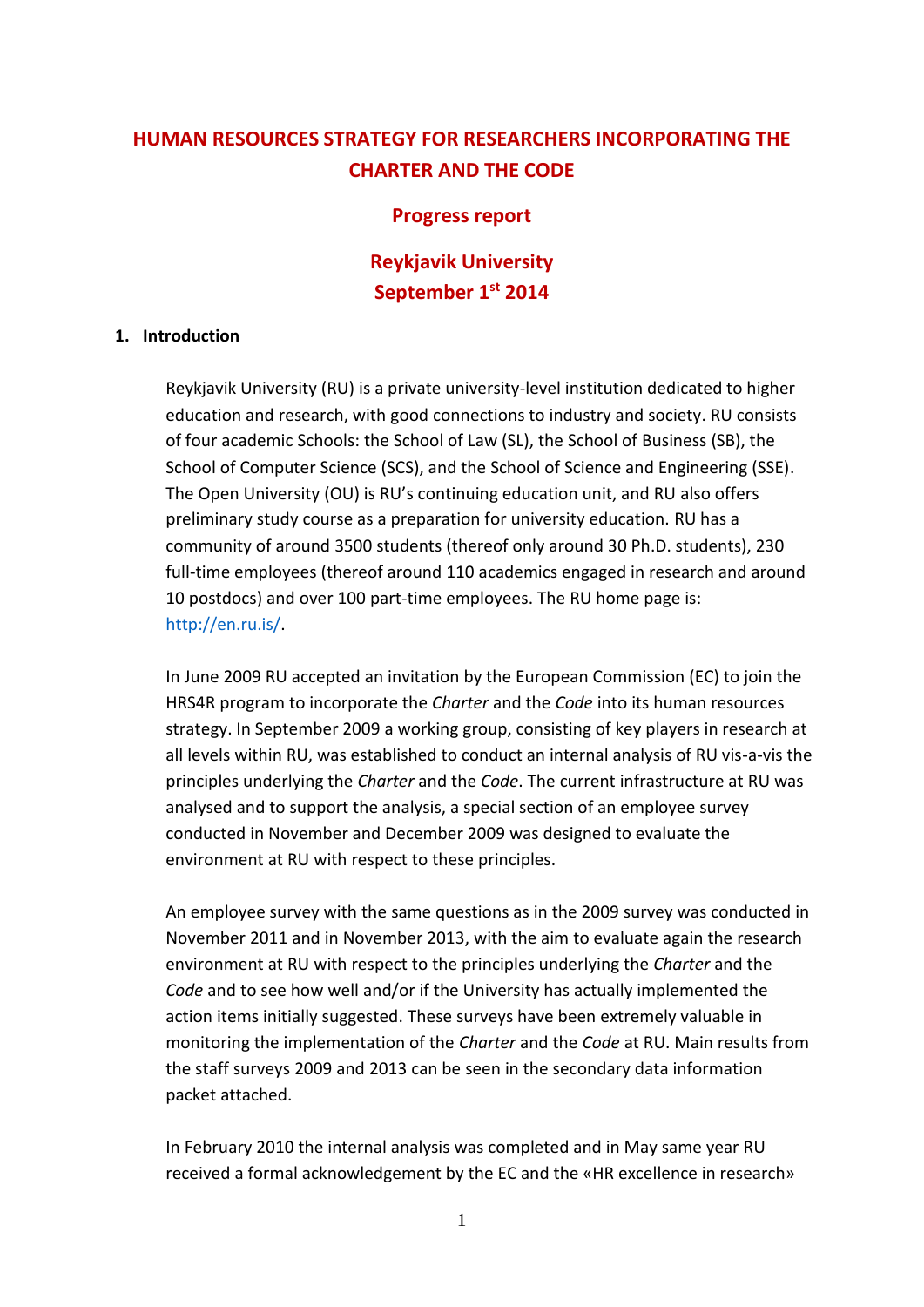logo. The logo has been on the University home page since May 2010 [\(http://www.ru.is/rannsoknir/\)](http://www.ru.is/rannsoknir/).

The result of the internal gap analysis 2010 can be seen at [http://en.ru.is/media/hr/skjol/RU\\_Internal\\_analysis.pdf.](http://en.ru.is/media/hr/skjol/RU_Internal_analysis.pdf)

In February 2013 RU approved a new Human Resource Strategy (see at [http://en.ru.is/the-university/strategies/human-resource-strategy\)](http://en.ru.is/the-university/strategies/human-resource-strategy) and in September 2013 RU hired a new Human Resource Manager. In constructing the new RU Human Resource Strategy, the principles underlying the *Charter* and the *Code* were taken into account.

RU´s HR strategy is divided into 7 emphases; Teamwork, challenge and growth, encouragement and feedback, management, wellbeing, salaries and benefits and recruitment. The role of the HR director is to further develop RU´s HR strategy, implement the HR strategy in cooperation with RU´S deans and executive directors, including recruitment and selection, health and safety, performance and feedback, career development, work life balance, salaries and benefit structures and management support.

### **2. Progress and action plans**

A summary of suggested actions based on the internal cap analysis in 2010 can be seen at [http://en.ru.is/media/hr/skjol/CC\\_summary\\_of\\_suggested\\_actions.pdf.](http://en.ru.is/media/hr/skjol/CC_summary_of_suggested_actions.pdf)

In May 2012 a new working group was established to conduct a self-assessment and review the HRS4R at RU and address suggested actions from the gap analysis 2010. The working group produced a new summary of suggested actions, plus an overview of new actions and recent developments within RU, which support the implementing of the *Charter* and the *Code* into its Human Resources Strategy. The results of the self-assessment and the review of the 2010 gap analysis can been seen at [http://en.ru.is/media/almennt/Self-assessment---HRS4R---Reykjavik-University-](http://en.ru.is/media/almennt/Self-assessment---HRS4R---Reykjavik-University-2012.pdf)[2012.pdf](http://en.ru.is/media/almennt/Self-assessment---HRS4R---Reykjavik-University-2012.pdf) . According to the results of the self-assessment in 2012 these were the main issues for RU to address:

> **Green text =** Action already done **Red text =** Action still required **Black text** = Action ongoing

- Training and information packet regarding selection and promotion work
- Guidelines on hiring post-doctoral staff and Ph.D. students
- Guidelines for Principal Investigators + training or an information packet
- Update the IP policy and the policy on joint data ownership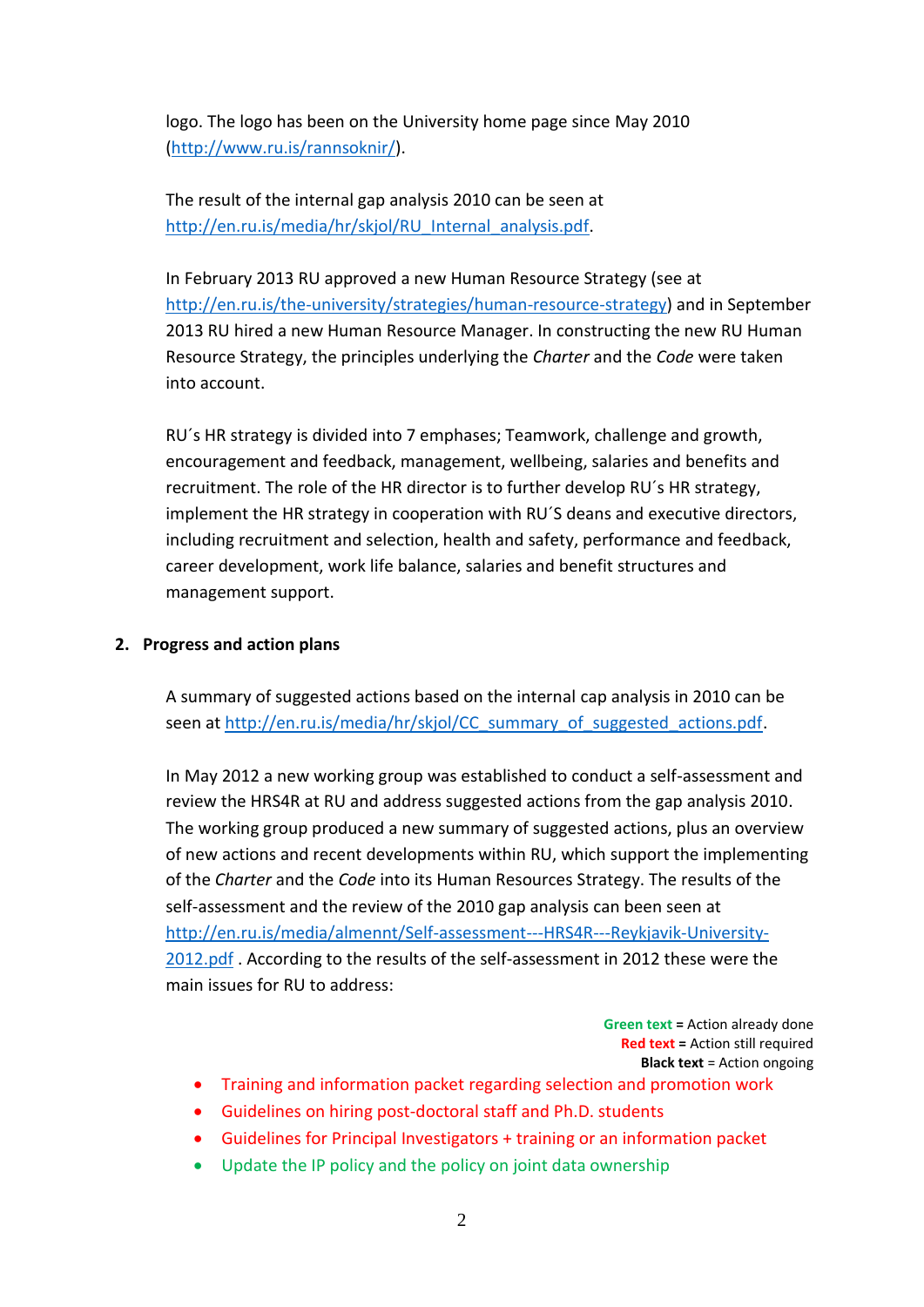- Policy for start-up companies
- Health and safety guidelines

RU has recently updated its IP policy (see in the secondary data information packet attached), including policy on joint data ownership and a policy for start-up companies. The new IP policy was approved by RU Executive Council in December 2013. Furthermore, RU approved a new Health Policy in 2013 and RU has formed a Safety committee, as required by Icelandic labour law organizations with 50 employees or more shall have a functioning safety committee. The role of the RU safety committee is to establish measures concerning health and safety within the organization, educate and inform the employees about safety matters and have a monitoring role over the measures relating to health and safety are fully effective. The concerns of the safety committee include; the use of hazardous chemicals in the workplace, machinery and equipment, environmental factors such as noise, lighting etc., ergonomics and social and mental aspects of occupational health.

A special training and information packet regarding selection and promotion work has not yet been produced. However, selection and promotion at RU follows a welldefined system, which depend on systematic evaluation based on the following key documents:

- 1. Icelandic law no. 63 from 2006 on Universities in Iceland.
- 2. New Regulation of Reykjavik University (approved by the Board of Trustees in July 2014). The new approved RU Regulation can been seen see in the secondary data information packet attached.
- 3. Rules on advancement reviews and assignment of academic titles (approved by RU Executive Committee in June 2009) (see in the secondary data information packet attached).
- 4. RU Universal Promotion Criteria (approved by RU Executive Committee in April 2010) (see in the secondary data information packet attached)

Guidelines on hiring post-doctoral staff and Ph.D. students, and RU guidelines for Principal Investigators + training or an information packet have not yet been produced. However, new rules on doctoral studies at RU were approved by the RU Executive Committee in March 2014 (see at [http://en.ru.is/research/rules-on](http://en.ru.is/research/rules-on-doctoral-studies/)[doctoral-studies/](http://en.ru.is/research/rules-on-doctoral-studies/) ) and new rules on doctoral studies of RU faculty and staff at RU were approved in April 2013 (see in the secondary data information packet attached).

In April 2011 the RC established a working group to look at doctoral studies at RU and on general rules on doctoral studies. The group addressed issues such as student statute, study contract, financing, tuition, procedure (admission, study course, etc.)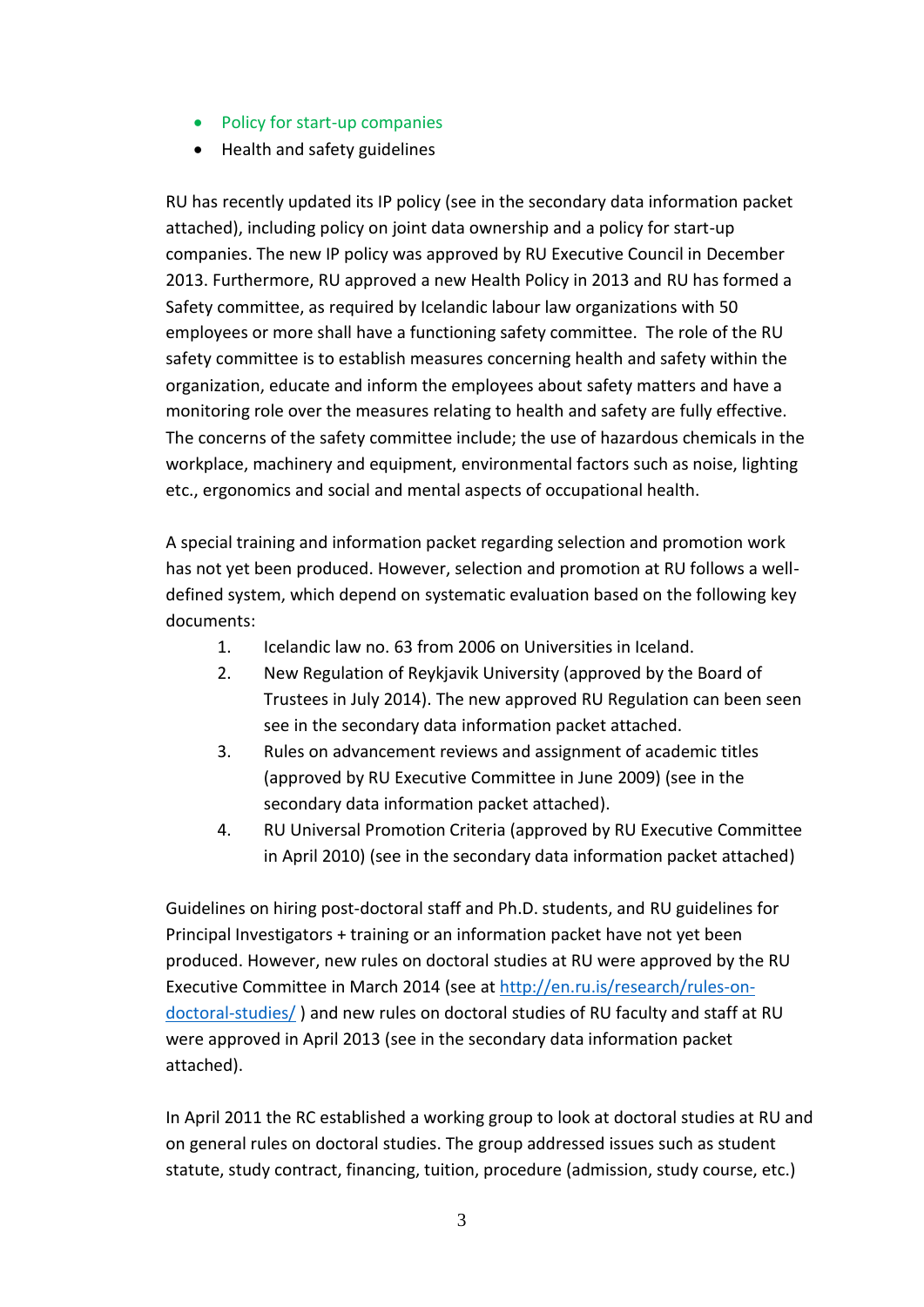and progress monitoring. Subsequently, the working group suggested some changes to the general RU rules on doctoral studies. Results from the working group can been seen in the secondary data information packet attached.

In reviewing the Ph.D. rules, the principles underlying the *Charter* and the *Code* were taken into account. RU has plans for addressing the guidelines on hiring and the training packets in the near future.

#### **3. Summary**

Reykjavik University (RU) is a relatively young university. It was founded in its present form on July 1, 2005, when the Technical University of Iceland and RU merged. The objective of the merger was to create a strong university in the field of technology, business and law, with a broad selection of academic courses and the capability to succeed in teaching and research in accordance with international standards.

Since its foundation in its present form, RU has developed rapidly as a progressive university, nationally known for innovation in teaching, academic strength and active ties with the industry and businesses. RU has become the largest technical university in Iceland, graduating two out of every three students in the field of technology, and the largest business school, graduating more students with a business degree than any other university in the country.

RU understands very well the importance of external evaluation. All researchers are evaluated annually by an external panel (peers outside the country) – in the Annual Research Assessment (see in the secondary data information packet attached). The University has and is periodically being evaluated by the Icelandic Quality Board. The Board carries out two types of evaluation, a Quality Board-led reviews at institutional level and an Institution-led reviews at subject level. The University has also actively sought external evaluation from international accreditation bodies. These evaluations have proven to be an important part of enhancement procedures in the Schools/Departments and RU programmes that have sought such accreditations and have led to changes which improve quality assurance and the RU HR policy. These accreditations include: AMBA Accreditation in 2011, EPAS Accreditation in 2011 and Trial Accreditation BSc and MSc programme in Computer Science - European Quality Assurance Network for Informatics Education (EQANIE).

Since RU joined the HRS4R programme, some major improvements have been made in its regulations and research environment, which support the implementation of the *Charter* and the *Code* into its human resources strategy. To name just few of these improvements: In the area of recruitment, advertisements and feedback to